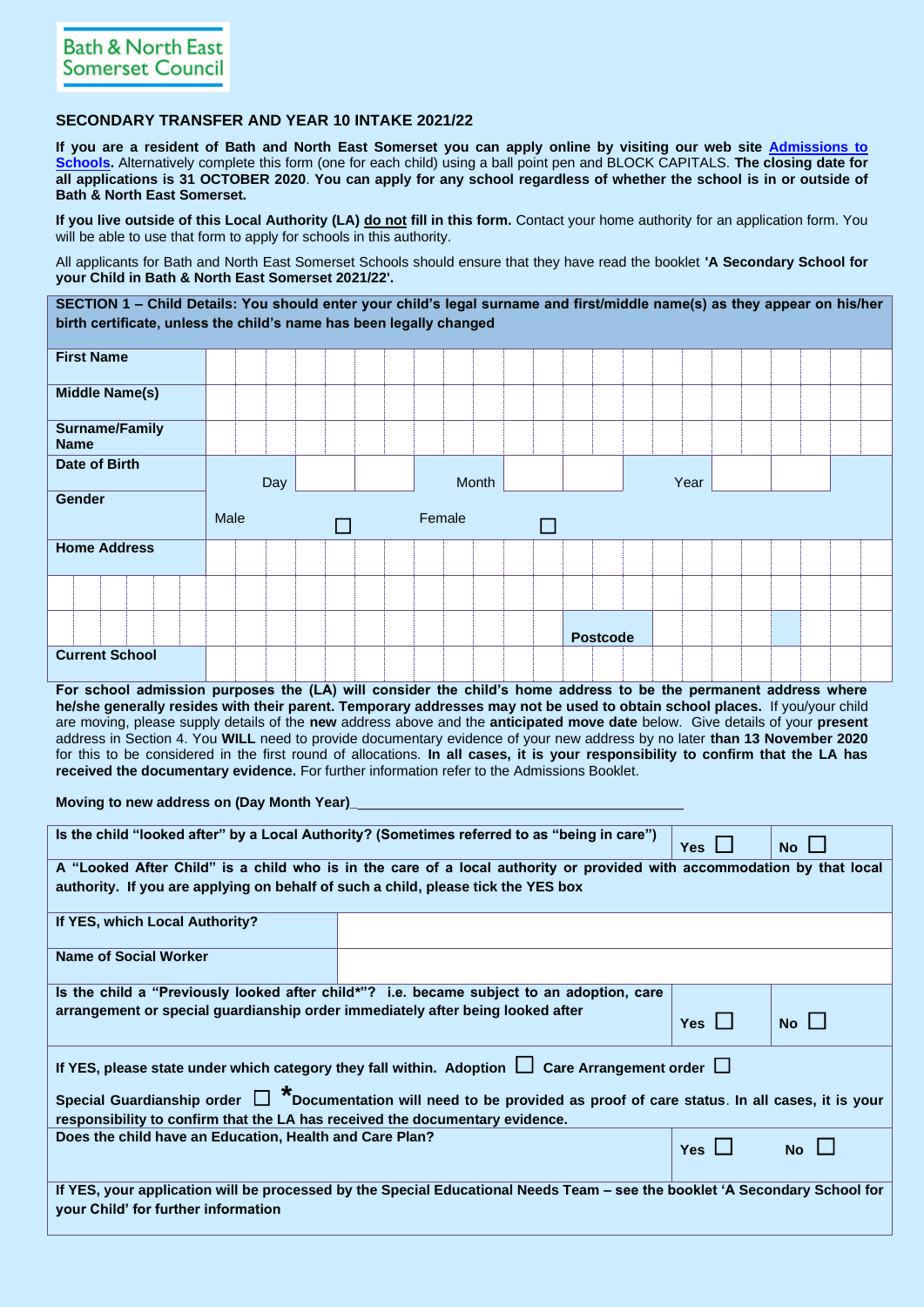## **SECTION 2- SCHOOL PREFERENCES**

**Your preferred school(s) should be shown in the preference boxes below in priority order. You can express a preference for any school, including Voluntary Aided (VA) or Academy Schools, within any Local Authority (LA). Some schools may also offer Year 7 boarding places as well as day places. If you want to apply for a boarding school place you need to include this in your list of schools as this will count as one of your 5 preferences but please add the word boarding after the school name. You can apply for a Year 7 day place at the same school but as this will be counted as a separate preference to any boarding school preference you may have made it is very important that you list them in your priority order (see also Section 3).**

**Please consider your preferences carefully as, after the closing date, if you decide to change your school preference (or preference order) your original application will be withdrawn and your child will NOT be considered for a school place in the first round of allocations even if the original application was received before the closing date. (See booklet for further details)**

**Completion of the boxes does not guarantee that a place can be offered to your child at one of these schools. Every effort will be made to offer you a school of your preference. However, if schools receive more applications than places available, the admissions criteria will be used to decide which children can be offered places. Please note that all preferences are considered equally and if your child qualifies for a place at more than one school you will be offered your highest preference school. The booklet gives a detailed explanation of the equal preference system.**

| My 1 <sup>st</sup> Preference school is:                                                                                                                                                                                                                               |  |  |     |     |     |  |     |     |  |
|------------------------------------------------------------------------------------------------------------------------------------------------------------------------------------------------------------------------------------------------------------------------|--|--|-----|-----|-----|--|-----|-----|--|
| <b>Postcode of School</b>                                                                                                                                                                                                                                              |  |  |     |     |     |  |     |     |  |
| My 2 <sup>nd</sup> Preference school is:                                                                                                                                                                                                                               |  |  |     |     |     |  |     |     |  |
| <b>Postcode of School</b>                                                                                                                                                                                                                                              |  |  |     |     |     |  |     |     |  |
| My 3rd Preference school is:                                                                                                                                                                                                                                           |  |  |     |     |     |  |     |     |  |
| <b>Postcode of School</b>                                                                                                                                                                                                                                              |  |  |     |     |     |  |     |     |  |
| My 4th Preference school is:                                                                                                                                                                                                                                           |  |  |     |     |     |  |     |     |  |
| <b>Postcode of School</b>                                                                                                                                                                                                                                              |  |  |     |     |     |  |     |     |  |
| My 5th Preference school is:                                                                                                                                                                                                                                           |  |  |     |     |     |  |     |     |  |
| <b>Postcode of School</b>                                                                                                                                                                                                                                              |  |  |     |     |     |  |     |     |  |
| Please tick any of the following reasons for your school preference(s). You may give reasons for your school preferences, but you<br>should note that all allocations must be made in accordance with the published admissions criteria if a school is oversubscribed. |  |  |     |     |     |  |     |     |  |
|                                                                                                                                                                                                                                                                        |  |  |     |     |     |  |     |     |  |
|                                                                                                                                                                                                                                                                        |  |  |     |     |     |  |     |     |  |
| <b>Preferences</b>                                                                                                                                                                                                                                                     |  |  | 1st | 2nd | 3rd |  | 4th | 5th |  |
| Distance (home to preferred school)                                                                                                                                                                                                                                    |  |  |     |     |     |  |     |     |  |
| <b>Medical Reasons</b>                                                                                                                                                                                                                                                 |  |  |     |     |     |  |     |     |  |
| Religion or Faith                                                                                                                                                                                                                                                      |  |  |     |     |     |  |     |     |  |
| <b>Catchment Area</b>                                                                                                                                                                                                                                                  |  |  |     |     |     |  |     |     |  |
| <b>Ease of Travel</b>                                                                                                                                                                                                                                                  |  |  |     |     |     |  |     |     |  |
| Feeder/Linked School                                                                                                                                                                                                                                                   |  |  |     |     |     |  |     |     |  |
| <b>Social Reasons</b>                                                                                                                                                                                                                                                  |  |  |     |     |     |  |     |     |  |
| Single sex School                                                                                                                                                                                                                                                      |  |  |     |     |     |  |     |     |  |
| Co-educational school                                                                                                                                                                                                                                                  |  |  |     |     |     |  |     |     |  |
| Specialist/Selective school                                                                                                                                                                                                                                            |  |  |     |     |     |  |     |     |  |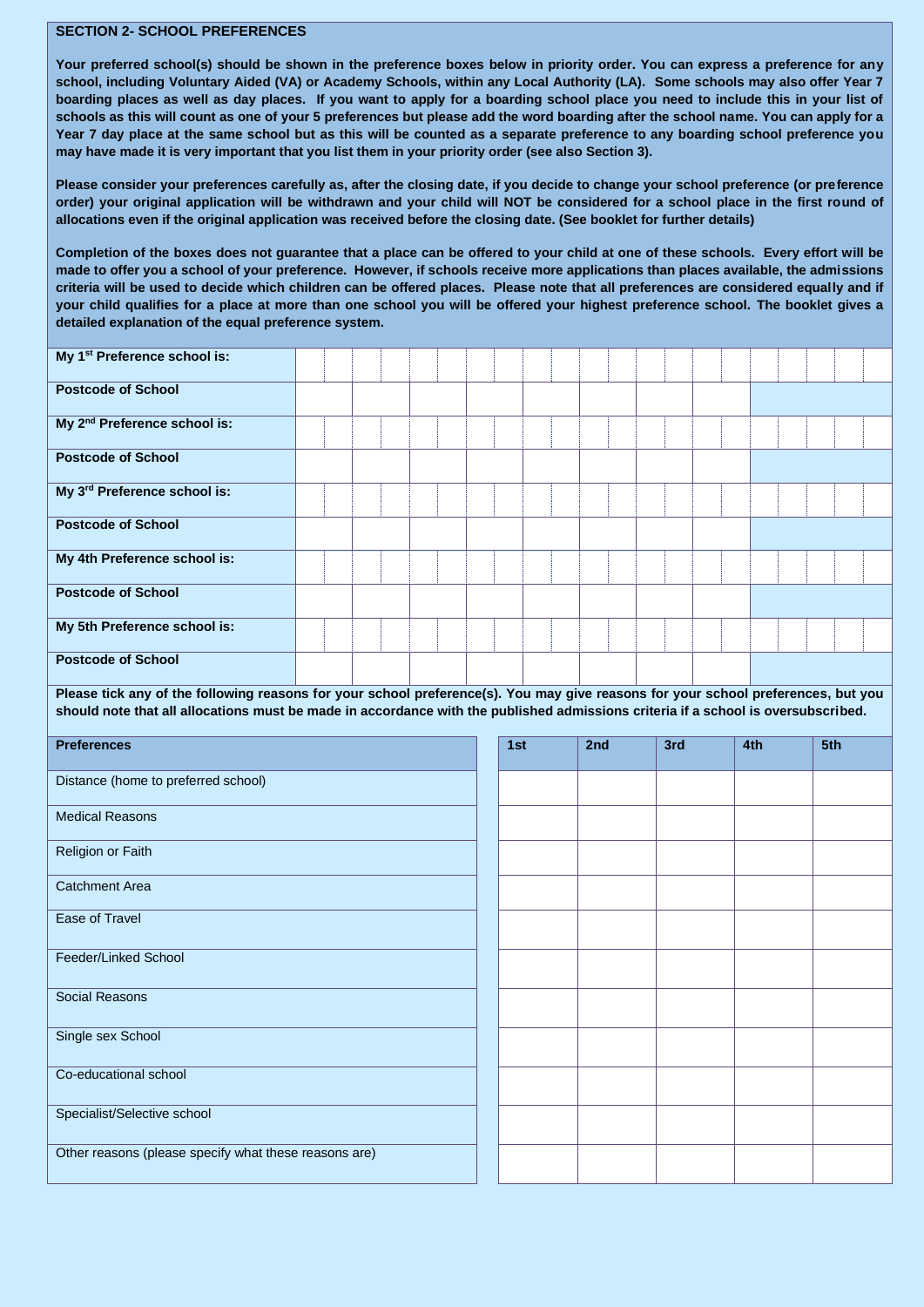| SIBLINGS (see booklet for definition of a sibling)                                                                           |      |  |     |  |  |  |  |        |  |       |  |  |  |                 |  |      |  |  |  |  |
|------------------------------------------------------------------------------------------------------------------------------|------|--|-----|--|--|--|--|--------|--|-------|--|--|--|-----------------|--|------|--|--|--|--|
| If, in September 2021, this child has an older brother or sister who will be in attendance at one of your preferred schools, |      |  |     |  |  |  |  |        |  |       |  |  |  |                 |  |      |  |  |  |  |
| (see admissions policies for details) please give the details below:                                                         |      |  |     |  |  |  |  |        |  |       |  |  |  |                 |  |      |  |  |  |  |
| <b>First Name</b>                                                                                                            |      |  |     |  |  |  |  |        |  |       |  |  |  |                 |  |      |  |  |  |  |
| <b>Middle Name(s)</b>                                                                                                        |      |  |     |  |  |  |  |        |  |       |  |  |  |                 |  |      |  |  |  |  |
| <b>Surname/Family</b><br><b>Name</b>                                                                                         |      |  |     |  |  |  |  |        |  |       |  |  |  |                 |  |      |  |  |  |  |
| Date of Birth                                                                                                                |      |  | Day |  |  |  |  |        |  | Month |  |  |  |                 |  | Year |  |  |  |  |
| Gender                                                                                                                       |      |  |     |  |  |  |  |        |  |       |  |  |  |                 |  |      |  |  |  |  |
|                                                                                                                              | Male |  |     |  |  |  |  | Female |  |       |  |  |  |                 |  |      |  |  |  |  |
| <b>Home Address</b>                                                                                                          |      |  |     |  |  |  |  |        |  |       |  |  |  |                 |  |      |  |  |  |  |
|                                                                                                                              |      |  |     |  |  |  |  |        |  |       |  |  |  |                 |  |      |  |  |  |  |
|                                                                                                                              |      |  |     |  |  |  |  |        |  |       |  |  |  | <b>Postcode</b> |  |      |  |  |  |  |
| <b>Current School</b>                                                                                                        |      |  |     |  |  |  |  |        |  |       |  |  |  |                 |  |      |  |  |  |  |
|                                                                                                                              |      |  |     |  |  |  |  |        |  |       |  |  |  |                 |  |      |  |  |  |  |
| <b>SECTION 3 - VOLUNTARY AIDED DENOMINATIONAL and ACADEMY SCHOOLS</b>                                                        |      |  |     |  |  |  |  |        |  |       |  |  |  |                 |  |      |  |  |  |  |

**If your preferences include Voluntary Aided (VA) or Academy schools, you should read the school's published admission criteria as this may be different from those used for Community and Voluntary Controlled schools.**

**Details of any supporting evidence they may require will be given in their admissions criteria and this evidence should be sent to the school direct. As well as completing this application form certain VA or Academy Schools require you to complete a supplementary information form (SIF), copies of which are available from the schools direct. Please see their admissions criteria for details of which schools require a SIF and the date to return this to them.** 

**Some schools may also offer Year 7 boarding places and a SIF may also be required so please refer to the school's individual admission criteria for details.**

| Are you applying for a Year 7 boarding place within your list of school preferences?                                                                                                                                                          | Yes $\Box$            | $No$ $\Box$ |  |  |
|-----------------------------------------------------------------------------------------------------------------------------------------------------------------------------------------------------------------------------------------------|-----------------------|-------------|--|--|
| If you are applying for an Academy or VA School which requires a SIF, has this been sent<br>directly to the school?                                                                                                                           | $Yes$ $\vert$ $\vert$ | $No \Box$   |  |  |
| If one or more of your preferences is for a place at a school that uses Faith as part of its admission criteria, the following<br>information may be useful to the schools when considering your application under their admissions criteria: | Other (please specify |             |  |  |
| <b>Denomination</b><br>(please)<br>tick appropriate box)                                                                                                                                                                                      |                       |             |  |  |
| Is your child baptised?                                                                                                                                                                                                                       | <b>Yes</b>            | <b>No</b>   |  |  |
| NB: If you have answered YES and are applying for a Catholic school, a copy of the baptismal certificate must be                                                                                                                              |                       |             |  |  |
| sent to the school direct by the closing date. Please tick this box if you have sent this to the school direct $\Box$                                                                                                                         |                       |             |  |  |
| Name of church where you currently worship                                                                                                                                                                                                    |                       |             |  |  |
| Name of parish Priest/minister                                                                                                                                                                                                                |                       |             |  |  |
| If you are applying for a school that uses Faith as part of the school's admissions criteria, it will give details of the                                                                                                                     |                       |             |  |  |
| church evidence they require. Please tick this box if you have sent this to the school direct                                                                                                                                                 |                       |             |  |  |